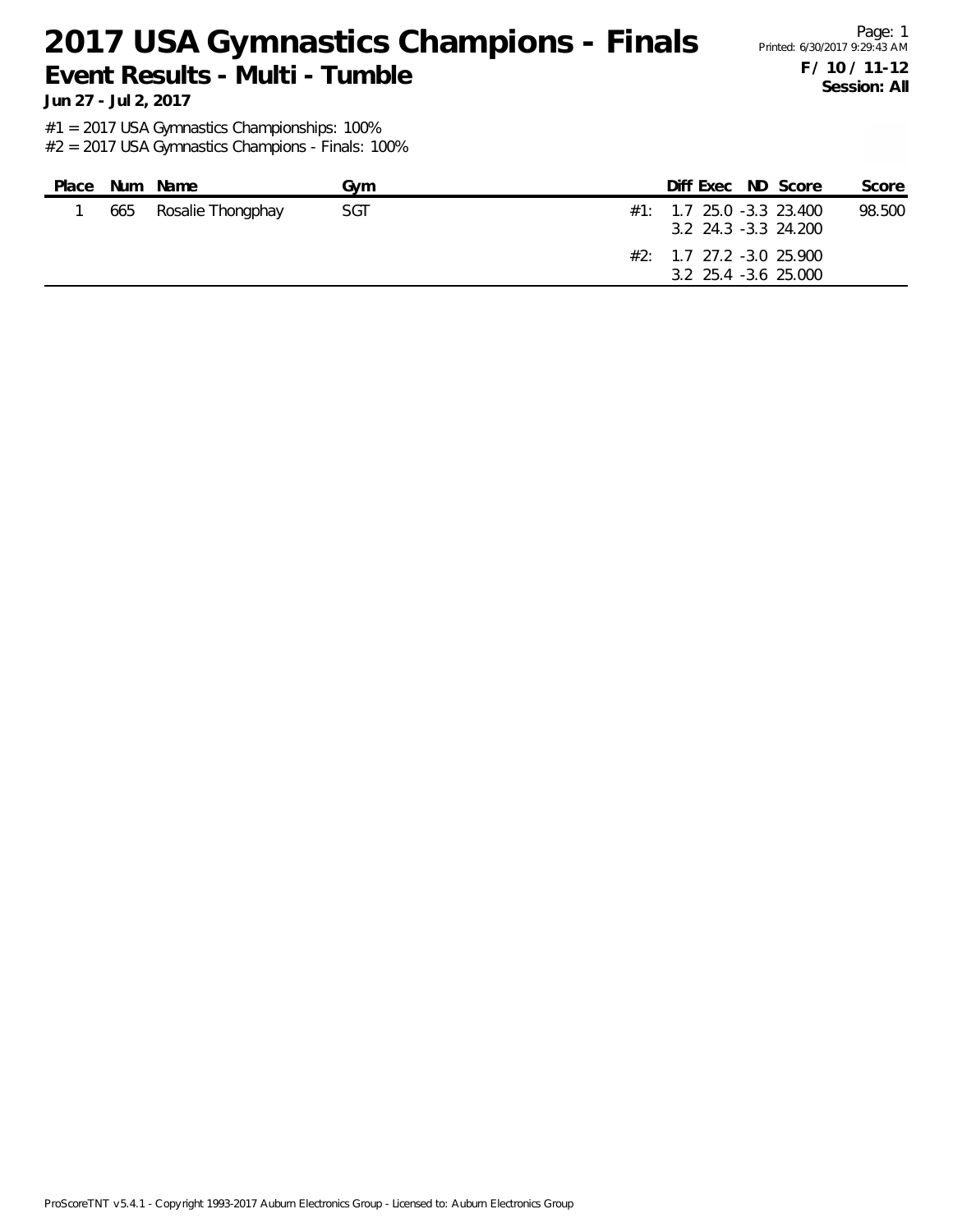# 2017 USA Gymnastics Champions - Finals Printed: 6/30/2017 9:31:22 AM

### **Event Results - Multi - Tumble**

**Jun 27 - Jul 2, 2017**

#1 = 2017 USA Gymnastics Championships: 100%

#2 = 2017 USA Gymnastics Champions - Finals: 100%

| Place | Num Name            | Gvm        | Diff Exec ND Score                                                                                    |  | Score   |
|-------|---------------------|------------|-------------------------------------------------------------------------------------------------------|--|---------|
|       | 676 Braxton Higgins | Skywalkers | #1: 1.2 24.5 0.0 25.700<br>3.9 25.8 -0.3 29.400<br>$\#2$ : 1.2 25.9 0.0 27.100<br>3.9 25.8 0.0 29.700 |  | 111.900 |
|       |                     |            |                                                                                                       |  |         |

Page: 1 **M / 10 / 11-12 Session: All**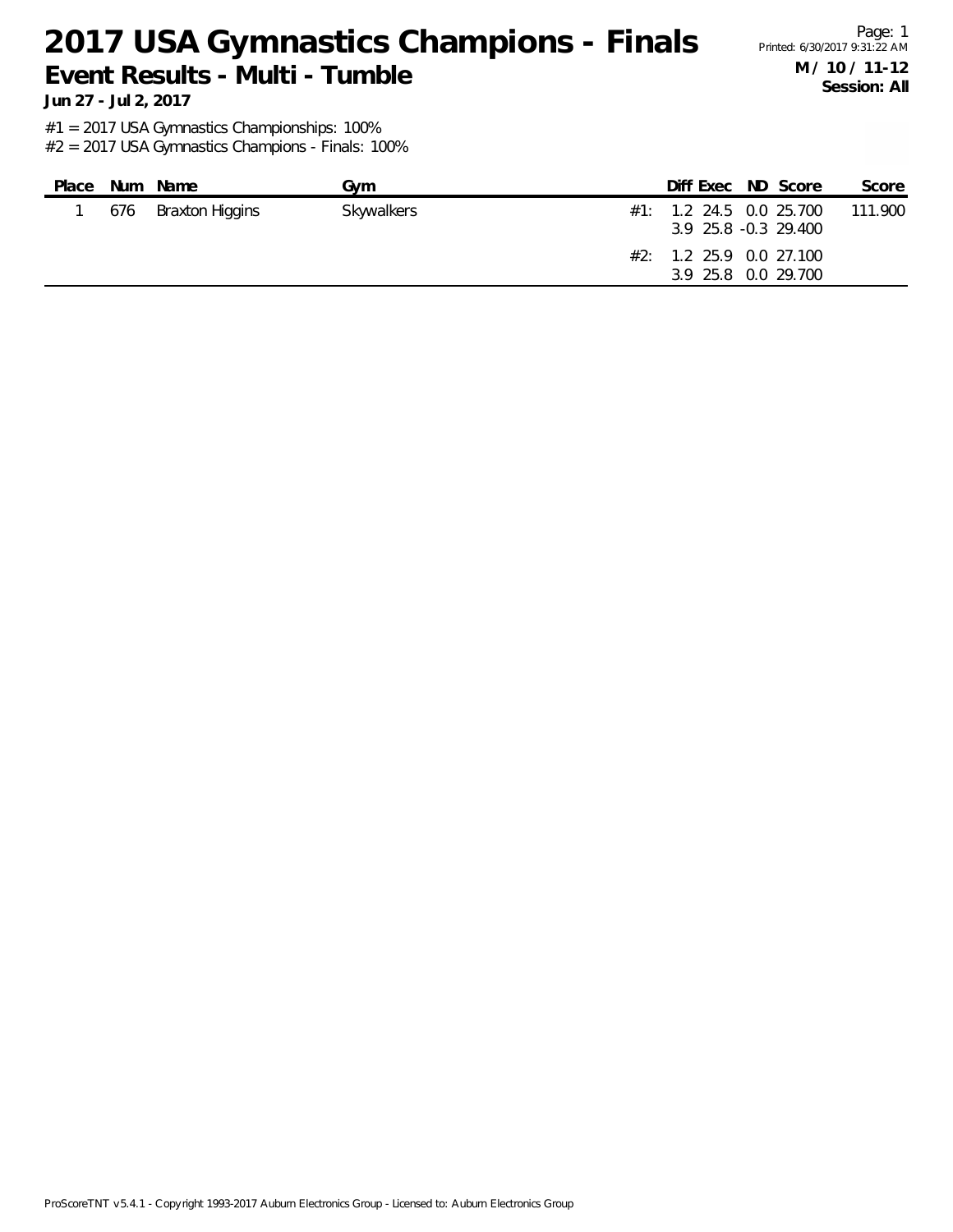#### 2017 USA Gymnastics Champions - Finals Printed: 6/30/2017 9:45:38 AM **Event Results - Multi - Tumble**

Page: 1 **F / 10 / 13-14 Session: All**

**Jun 27 - Jul 2, 2017**

#1 = 2017 USA Gymnastics Championships: 100%

| Place | Num | Name                   | Gym                     |     | Diff Exec                 | ND Score                                    | Score   |
|-------|-----|------------------------|-------------------------|-----|---------------------------|---------------------------------------------|---------|
|       | 496 | Shelby Noonan          | <b>Midwest Training</b> | #1: | 3.8 25.8<br>3.3 26.5      | 0.0 29.600<br>0.0 29.800                    | 122.900 |
|       |     |                        |                         | #2: |                           | 3.8 28.2 0.0 32.000<br>3.3 28.2 0.0 31.500  |         |
| 2     | 746 | Hannah Zoldan          | <b>TAG USA</b>          | #1: | $3.2 \, 26.4$<br>3.3 26.4 | 0.0 29.600<br>0.0 29.700                    | 121.800 |
|       |     |                        |                         | #2: | $3.2$ 28.1<br>3.3 27.9    | 0.0 31.300<br>0.0 31.200                    |         |
| 3     | 416 | Leah Filimonczuk       | Indigo                  | #1: | 24.1<br>1.1<br>3.2 26.0   | $-0.3$ 24.900<br>0.0 29.200                 | 111.000 |
|       |     |                        |                         | #2: |                           | 3.1 27.5 0.0 30.600<br>3.2 24.0 -0.9 26.300 |         |
| 4     | 30  | <b>Sydney Gonzales</b> | Acrospirits             | #1: | 23.0<br>3.1<br>3.2 23.8   | 0.0 26.100<br>0.0 27.000                    | 106.700 |
|       |     |                        |                         | #2: | 25.5<br>3.1               | 0.0 28.600<br>2.5 25.8 -3.3 25.000          |         |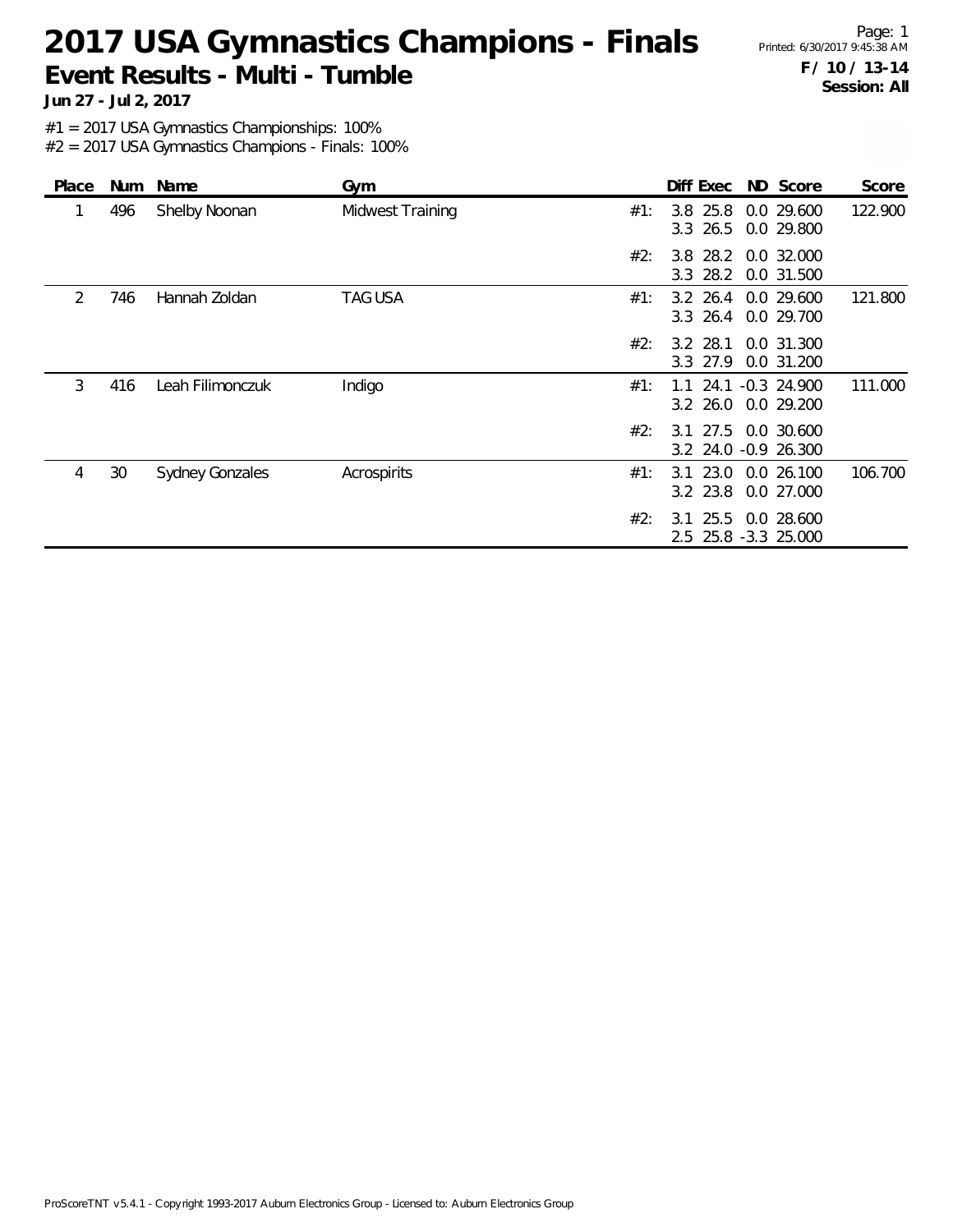#### 2017 USA Gymnastics Champions - Finals Printed: 6/30/2017 9:44:51 AM **Event Results - Multi - Tumble**

Page: 1 **M / 10 / 13-14 Session: All**

**Jun 27 - Jul 2, 2017**

#1 = 2017 USA Gymnastics Championships: 100%

| Place         | Num | Name             | Gym               |     | Diff Exec ND Score                          |            | Score   |
|---------------|-----|------------------|-------------------|-----|---------------------------------------------|------------|---------|
|               | 775 | Dominic Dumas    | The Flip Shop     | #1: | 3.4 27.4 0.0 30.800<br>3.8 26.7 0.0 30.500  |            | 124.100 |
|               |     |                  |                   | #2: | 3.4 28.0 0.0 31.400<br>3.8 27.6 0.0 31.400  |            |         |
| $\mathcal{L}$ | 351 | Charlie Larson   | Gypsy Flyers - MG | #1: | 3.4 27.6 0.0 31.000<br>3.2 27.8 0.0 31.000  |            | 123.800 |
|               |     |                  |                   | #2: | 3.4 27.5 0.0 30.900<br>$3.2$ 27.7           | 0.0 30.900 |         |
| 3             | 754 | Caio Lauxtermann | Team Legacy       | #1: | 3.2 25.2 0.0 28.400<br>3.4 26.3 0.0 29.700  |            | 114.100 |
|               |     |                  |                   | #2∶ | 3.2 27.0 0.0 30.200<br>2.5 26.3 -3.0 25.800 |            |         |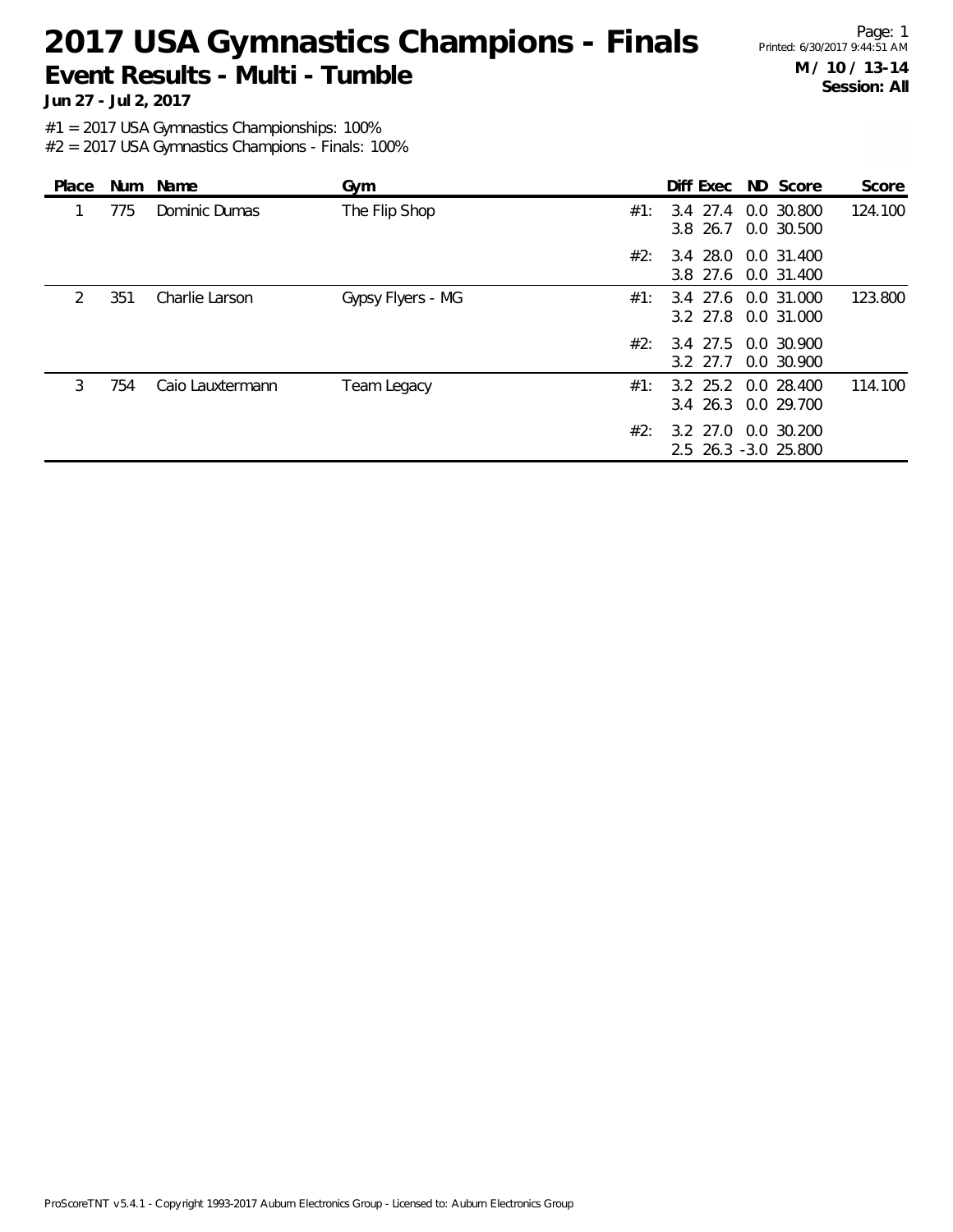#### 2017 USA Gymnastics Champions - Finals Printed: 6/30/2017 9:17:34 AM **Event Results - Multi - Tumble**

Page: 1 **F / 10 / 15+ Session: All**

**Jun 27 - Jul 2, 2017**

#1 = 2017 USA Gymnastics Championships: 100%

| Place          | Num | Name                 | Gym              |     | Diff Exec               | ND Score                                           | Score   |
|----------------|-----|----------------------|------------------|-----|-------------------------|----------------------------------------------------|---------|
| 1              | 576 | Megan Moeller        | Oklahoma Extreme | #1: | 3.6 27.3<br>3.2 27.5    | 0.0 30.900<br>0.0 30.700                           | 123.800 |
|                |     |                      |                  | #2: | 3.4 28.2<br>3.2 27.4    | 0.0 31.600<br>0.0 30.600                           |         |
| $\overline{2}$ | 575 | <b>Ashley Fritch</b> | Oklahoma Extreme | #1: | 3.2 26.9<br>3.4 27.2    | 0.0 30.100<br>0.0 30.600                           | 122.700 |
|                |     |                      |                  | #2: | 3.2 27.7<br>3.4 27.7    | 0.0 30.900<br>0.0 31.100                           |         |
| 3              | 872 | Susan Gill           | World Elite      | #1: | 3.2 26.7<br>3.4 26.9    | 0.0 29.900<br>0.0 30.300                           | 121.300 |
|                |     |                      |                  | #2: | 3.2 27.4                | 0.0 30.600<br>3.4 27.4 -0.3 30.500                 |         |
| 4              | 660 | Caroline Hudson      | SGT              | #1: | 1.2 25.6<br>3.4 27.2    | 0.0 26.800<br>0.0 30.600                           | 118.900 |
|                |     |                      |                  | #2: | 3.2 28.0                | 3.4 27.2 -0.3 30.300<br>0.0 31.200                 |         |
| 5              | 776 | Sarah Forman         | The Flip Shop    | #1: | 3.4 23.1                | 0.0 26.500<br>3.2 24.3 -0.3 27.200                 | 114.300 |
|                |     |                      |                  | #2: | $3.2$ 26.7<br>3.4 27.3  | 0.0 29.900<br>0.0 30.700                           |         |
| 6              | 202 | Rilian Smith         | Elite World      | #1: | $1.2$ 25.0              | 0.0 26.200<br>1.8 25.4 -3.0 24.200                 | 111.100 |
|                |     |                      |                  | #2: | 3.4 27.1<br>3.2 27.0    | 0.0 30.500<br>0.0 30.200                           |         |
| 7              | 419 | Sarah Viola          | Indigo           | #1: | 1.2 22.5<br>3.2 24.4    | 0.0 23.700<br>0.0 27.600                           | 110.400 |
|                |     |                      |                  | #2: | 26.1<br>3.4<br>3.2 26.4 | 0.0 29.500<br>0.0 29.600                           |         |
| 8              | 194 | <b>Emily White</b>   | Edge Sports      | #1: | 3.2 22.5                | 0.0 25.700<br>2.5 22.0 -3.0 21.500                 | 101.200 |
|                |     |                      |                  | #2: |                         | 3.2 24.7 0.0 27.900<br>3.2 23.5 -0.6 26.100        |         |
| 9              | 256 | Miranda Smith        | Fire             | #1: |                         | 1.9 24.1 -3.6 22.400<br>1.6 24.0 -6.6 19.000       | 41.400  |
|                |     |                      |                  | #2: | 0.0<br>0.0              | $0.0\quad 0.0$<br>0.000<br>$0.0\quad 0.0$<br>0.000 |         |